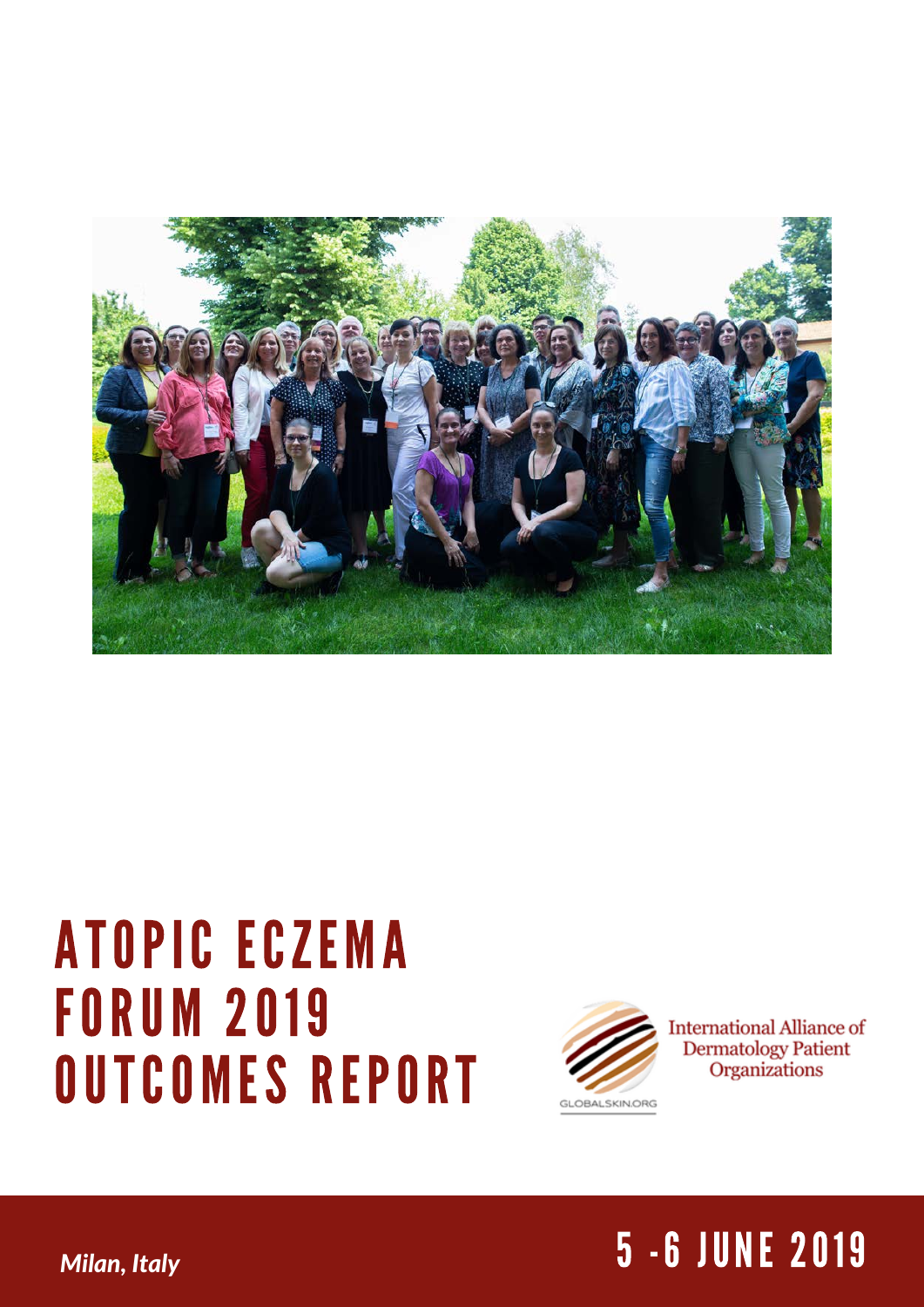

#### **Atopic Eczema Forum 2019: Mobilizing the Global Community to Improve the Lives of Those Living with Atopic Eczema** *5-6 June, 2019 | Milan, Italy*

In June 2019, over 25 patient association leaders came together in Milan, Italy to continue work that began in 2018 to build a cohesive global movement on atopic eczema. The two-day forum leveraged the diverse experiences of the community attendees from around the world to identify avenues for pushing the atopic eczema agenda forward, with the aim of ultimately improving the lives of people living with the disease. The forum was structured around three components: informational and scientific presentations on atopic eczema and the policy and advocacy landscape related to the disease, group discussion on common operational and political painpoints, and brainstorming activities on the future of the atopic eczema movement.

On the first day of the meeting, presentations and discussion centered on education and capacitybuilding. The forum began with a presentation on the landscape of atopic eczema today—the disease's burden and impact, the media and social media engagement on the topic, and an overview of the World Health Organization's evolving interest in dermatological conditions. Participants then had the chance to preview the community's 2019 World Atopic Eczema Day campaign resources, including a new logo and shareable communications toolkit. Following a scientific presentation from Australia-based Dr. John Su, the group reconvened in the afternoon for a series of capacity-building modules. These modules included resources on goal setting, key message development, and stakeholder outreach. The first day closed with two member presentations—representatives from the National Eczema Association and the Malta Eczema Society shared success stories with the group to serve as food for thought in informing future local-level community mobilization efforts.

The second day of the forum shifted the focus of conversation away from capacity-building and informational presentations and towards an engaged group conversation on the future of the atopic eczema movement. Patient leaders shared local challenges in running an effective patient organization, vetted existing policy drivers as identified through past patient community convenings, and provided their perspectives on what they would like to see the community accomplish in the next twelve months.

This outcomes document highlights those key takeaways, themes, and insights which surfaced over the two-days of conversation, along with providing an outline of a recommended path forward for the atopic eczema community over the next twelve months as informed by the group's conversation. Ultimately, patient association leaders agreed that the atopic eczema community must align around a shared three-, five-, and seven-year vision for action underpinned by a collective set of policy and advocacy goals. The suggested workplan elements defined in this document ought to serve as the foundation for establishing and advancing that longer-term community vision.

#### **Key Takeaways:**

#### **The negative impact of atopic eczema on patients' mental health and quality of life is difficult to overstate.**

Throughout the two days of conversations, patient leaders consistently reiterated the devastating impact that atopic eczema can have on patients' quality of life. During the first day of conversation, participants had the chance to react to some of the key existing advocacy messages related to atopic eczema—messages related to co-morbidities, infection, immune responses, quality of life, and the economic toll atopic eczema exacts on patients. Overwhelmingly,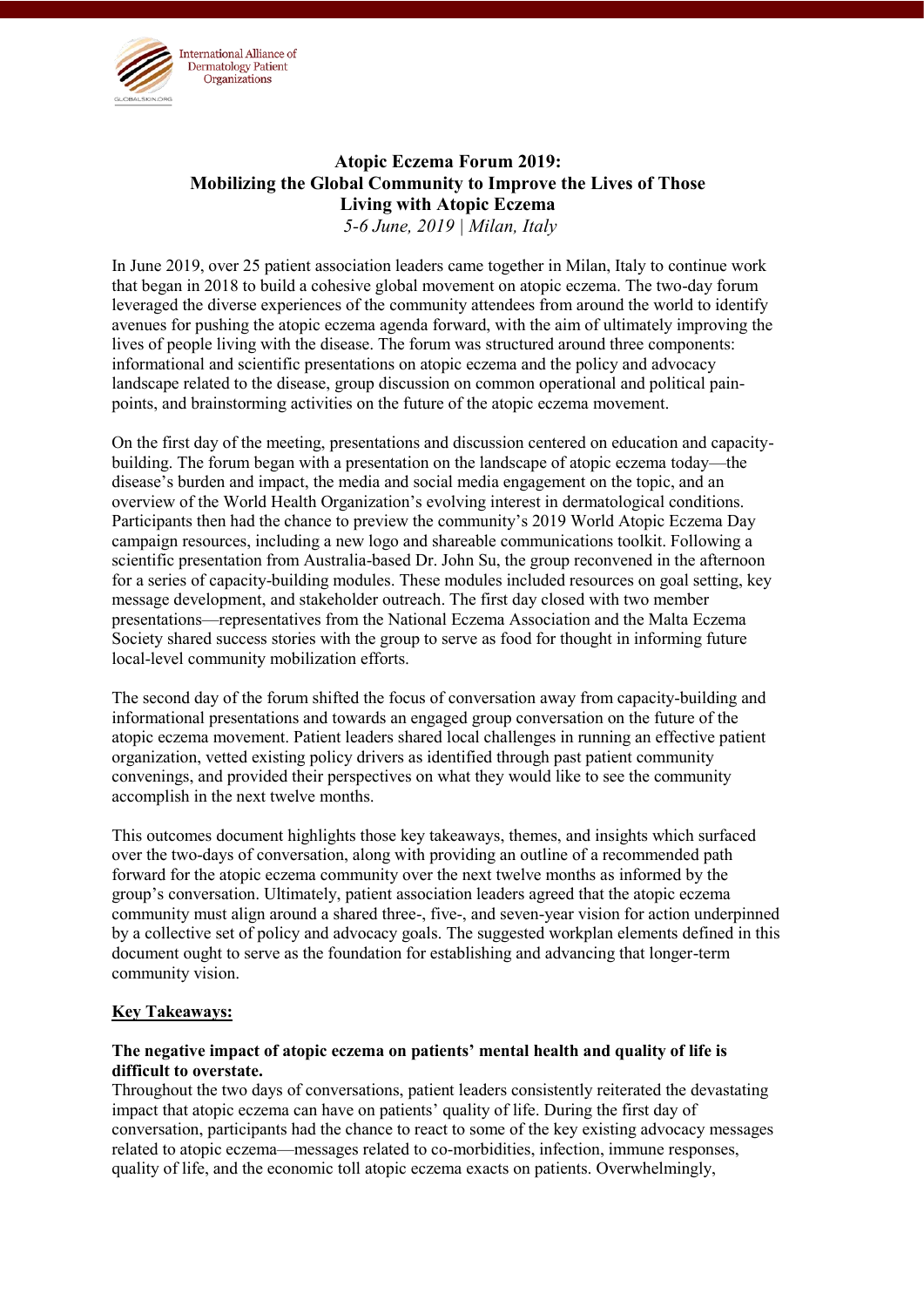participants pointed to the messages around quality of life and mental health. Patient leaders expanded on the topic and pushed it further, noting that atopic eczema also negatively impacts intimate and family relationships in ways that can be damaging for both the patient and their loved ones. Participants explained that atopic eczema is "claustrophobic" in the way that intense pain and itching are unpredictable and restrict patients' ability to fully participate in the activities of everyday life.

#### **Young people suffering from atopic eczema deserve special attention.**

Discussions during the forum revealed that patient leaders are concerned about atopic eczema's impact on children's educational attainment, mental health, sleep quality, and overall well-being. Attendees shared stories of children experiencing anxiety, depression, and even suicidal thoughts as a result of living with atopic eczema, and particularly emphasized the role that stigma plays in leading to poorer educational experiences for children with atopic eczema. Both teachers and student peers need to be better educated on the disease. School-based awareness programs and interventions aimed at cultivating teacher and school administration understanding of atopic eczema were identified as potentially promising initiatives.

#### **Patients are frequently confounded by lack of- and mis-information on atopic eczema, and face barriers in obtaining timely diagnosis and treatment initiation.**

Patient leaders shared personal stories of primary care physicians—and even dermatologists being ill equipped to adequately diagnose and treat atopic eczema. Care is fragmented, and patients often face multiple appointments with several dermatologists before receiving a definitive diagnosis. This challenge is compounded by the volume of misinformation and atopic eczema "myths" presented online and in the media. There is also a sense that primary care physicians, in particular, may not take atopic eczema seriously enough.

#### **Generating public awareness of atopic eczema, and a public recognition of the serious nature of the disease, are perennial challenges for patient associations of all sizes.** Participants shared frustrations that the public thinks of atopic eczema as "just a skin disease."

Further, because of the stigma associated with skin conditions in general, and atopic eczema, in

"Speaking with patients one-on-one they speak eloquently about their condition. But there is an image problem with the condition itself and how people perceive that they will be perceived by others—it makes patients more reluctant to share publicly or over social media. And, the condition is discounted amongst policymakers because it's not deadly."- *an Atopic Eczema Forum participant* 

particular, patients are often reluctant to speak up and publicly associate themselves with the disease. The repercussions of the lack of public awareness are multifold—for example, atopic eczema is not sufficiently prioritized by policymakers, leaving some treatments under- or un-available in health systems, and employers do not offer adequate sick-leave for people living with atopic eczema.

#### **The patient association landscape is diverse and is marked by a number of newly created associations, particularly across Europe.**

While some atopic eczema patient organizations in attendance have existed for over 40 years, others have just launched within the past 18 months. This highlights the recent traction that atopic eczema has gained in the public sphere—research on the topic has increased significantly in the past five years, and the patient community is beginning to mobilize as never before. For example, the Harmonized Outcomes Measures for Eczema Initiative is a multisectoral, first-of-its-kind project to develop a consensus-based core outcome set for clinical trials and clinical practice in atopic eczema. Patient leaders bring a diversity of experiences to the atopic eczema community and there is much to be gained by finding further opportunities for community interactions. Participants expressed a specific interest in ensuring that future convenings and working groups focus on bringing together representatives from newer associations as well as more established organizations.

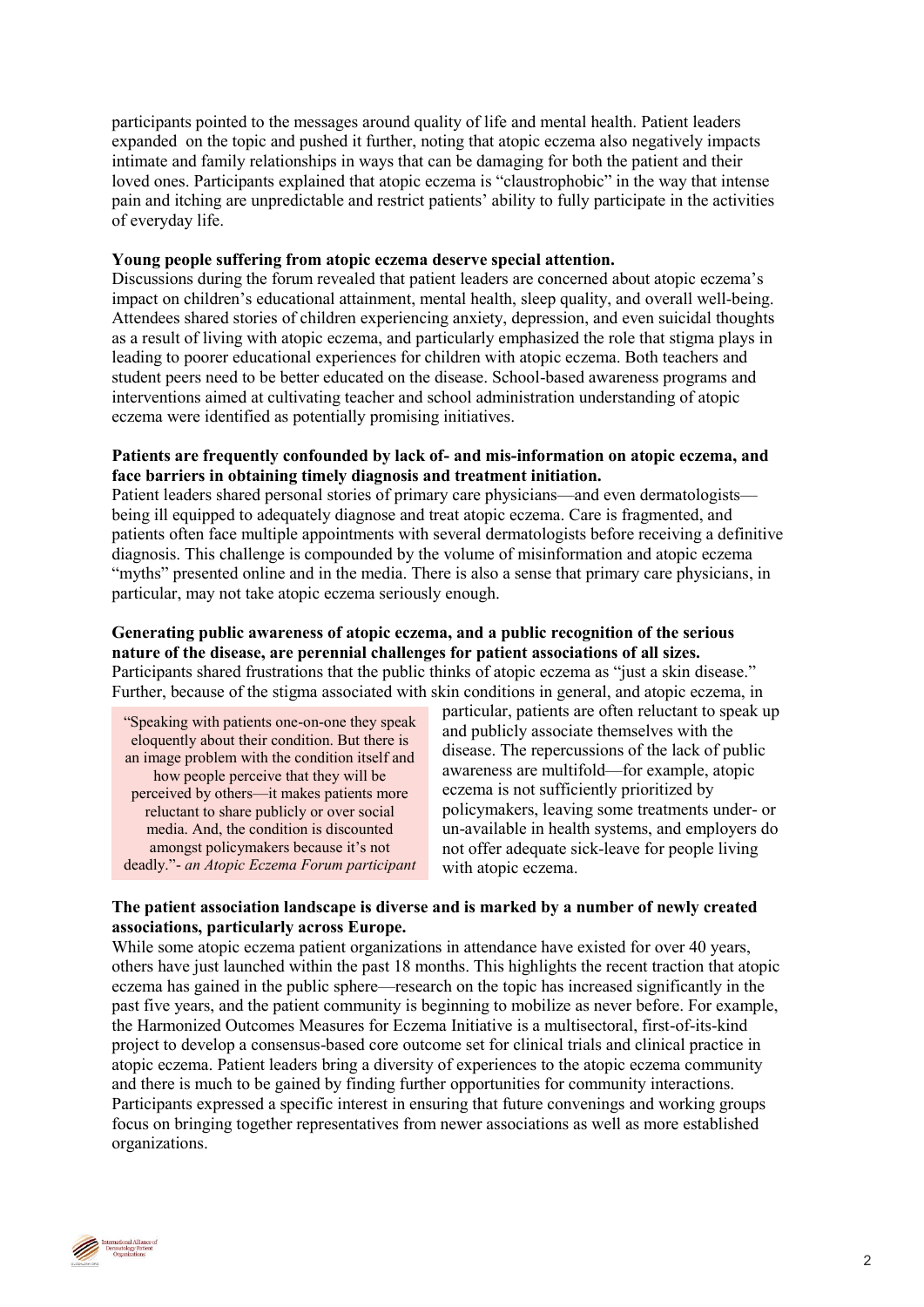#### **Many patient associations, especially those that have been recently established, struggle with financial, staff, and tactical capacity constraints.**

Associations of all sizes stated that while industry support is invaluable for running specific campaigns or hosting events, many still struggle to achieve long-term financial sustainability. Further, smaller associations struggle to prioritize

government advocacy activities because they often do not have the staff capacity to devote towards policy work. It can also be difficult to engage with patient volunteers because of the nature of atopic eczema—examples were shared wherein patient volunteers were unable to provide support for hosting events because of atopic eczema flares or related symptoms. One patient association cautioned against undertaking events

"How can we inspire parents to engage in advocacy and longer-term goals when they have more immediate concerns like taking care of their kids or finding a treatment that works?" – *an Atopic Eczema Forum Participant*

or other activities without consulting the local patient community first: it is critical to understand local patient needs and then build a workplan and objectives around those local realities. Finally, newer associations especially expressed a desire for robust tactical support to build internal capacity to craft advocacy messages, build web presences and online brands, and undertake community mobilization activities.

#### **There is an appetite in the atopic eczema community for increased collaboration: with health care professionals, with industry members, with researchers, and with patient association and advocacy groups representing other related disease areas.**

Several more established patient associations already partner closely with health care providers some issue health care provider-specific newsletters providing educational information to boost awareness of atopic eczema. Other associations have created continuing medical education programs to educate physicians in primary care on atopic eczema clinical guidelines. The group agreed that health care providers represent two valuable partnership opportunities: one, an opportunity to work with health care providers to improve atopic eczema care in clinical practice; and two, to leverage the voices and credibility of medical professional societies to help advance conversations with governments and policymakers. One participant noted that their association is in the process of developing an advisory board, led by patients and caregivers and involving medical professional organizations from all disciplines related to atopic eczema (including disciplines such as nutrition and psychology). Participants also concurred that partnerships with other disease areas of relevance to atopic eczema could be a useful approach for generating momentum and gaining traction with policymakers—they pointed to existing relationships with asthma and allergy organizations as a promising starting point, and suggested expanding collaboration considerations to organizations focusing on type 2 inflammatory and immune conditions.

#### **While patient leaders are thrilled with recent innovations in atopic eczema treatment, they see access barriers and would also like a louder patient voice all along the innovation pipeline, from clinical trials to discussions on incorporating new treatments in clinical guidelines.**

Across the room at the forum, it was clear that patient access to treatments and therapies is

"Now is a time of unprecedented innovation in the atopic eczema space. However, innovation without access breeds frustration. As a community, we have a lot of hope surrounding innovation, but we need to get those things to the right patients at the right time." *– an Atopic Eczema Forum participant*

uneven—participants gave examples of challenges related to reimbursements for new treatments. One representative shared a story of influencing the government to now include one of these new treatments within national insurance schemes, a true bright spot for the community demonstrating that advocacy efforts aimed to securing treatment access can enjoy success. Participants noted that patients ought to be more involved in shaping clinical trials

for new atopic eczema therapies, and that governments should provide resources to patient groups

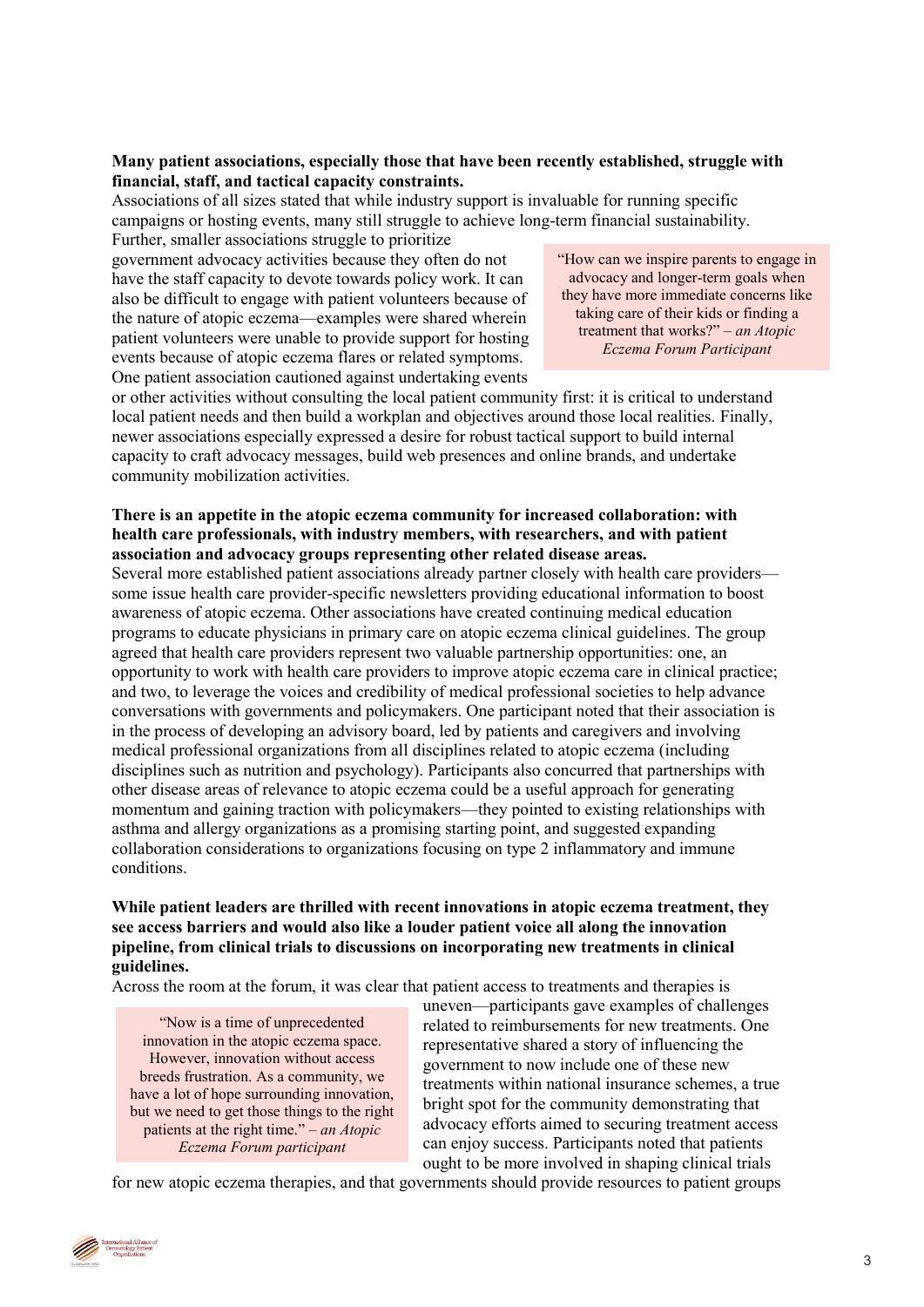to enable their enhanced participation in policymaking circles and in conversations on national clinical guideline development for atopic eczema.

#### **Patient leaders are eager for more and better data and evidence around atopic eczema to improve treatment options for patients, better coordinate care models, and equip advocates with the proof-points necessary to influence health system stakeholders, policymakers, and the general public.**

The forum's scientific presenter frequently spoke to the lack of concrete evidence on specific associations between atopic eczema and other conditions, along with a lack of clarity on the efficacy of different treatment approaches. This is a frustrating care landscape for patients to navigate, and they often rely on patient associations to translate the complexity of scientific evidence on atopic eczema into concrete guidance. Unfortunately, the lack of a robust and longitudinal evidence-base means that absolute guidance is difficult to come by. From an advocacy perspective, there are several patient organizations taking the lead to gather the necessary evidence. However, there are still significant gaps leaving patient leaders particularly hungry for two types of data: one, proof-points demonstrating the economic impact of atopic eczema; and, two, quantitative data-sets detailing the burden that atopic eczema places on patients in terms of out-of-pocket costs, and, crucially, quality of life and well-being. Patient leader participants were almost universally willing to spearhead data-collection efforts in their local markets aimed at surveying atopic eczema patient experiences and perspectives.

#### **Charting a Path Forward:**

In looking ahead to the future of the atopic eczema movement, patient association leaders agreed that the community must define long-term strategic goals, potentially at a three-, five-, and seven-year interval. The group also validated three central global challenges for atopic eczema care, along with a related three policy drivers. These priorities were identified through previous community consultations led by GlobalSkin, and the group indicated that they remain relevant and top-of-mind:

### **Identified Challenges & Policy Drivers**



In group discussions on community workplan priorities, recommendations covered two types of activities: *strategic initiatives* related to the further development of a set of community advocacy objectives and *operational initiatives* related to boosting the everyday capacity of atopic eczema patient organizations. And, crucially, the group agreed that the future successes of the community—both strategic and operational—will rely on the development of further opportunities for ongoing interactions between patient groups and the fostering of a true community identity for the atopic eczema movement.

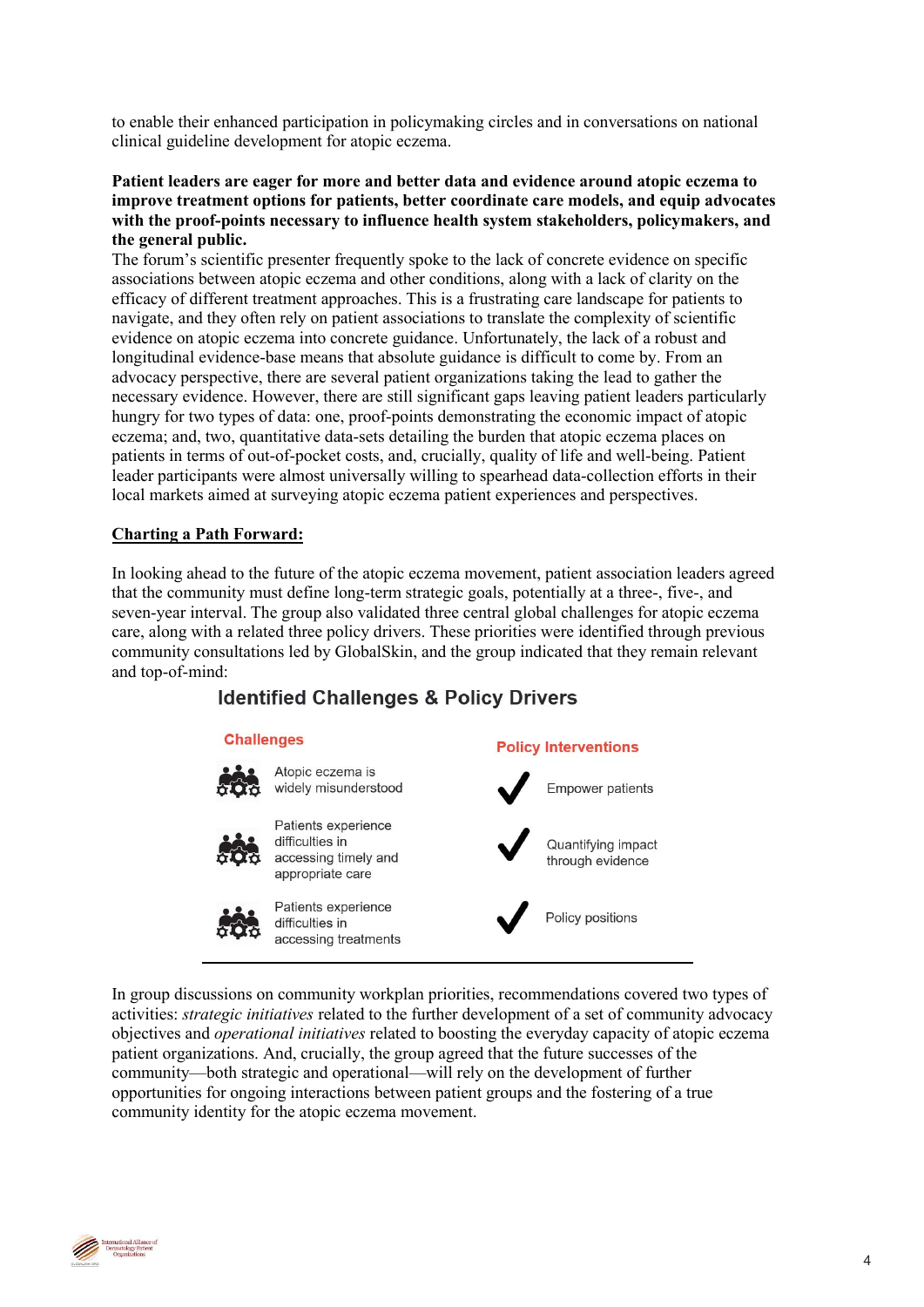#### *Strategic Initiatives*

The group agreed to the development of an advisory group, comprising representatives from both new and established groups, and ideally maintaining some representation from patient leaders who previously served on the Steering Committee, to drive the community's strategic planning efforts forward over the next twelve months. Further, forum participants suggested that the advisory group endeavor to include representation from at least one researcher and one policy expert. The advisory group would be responsible for taking forward the workplan's strategic priority elements. While forum participants identified several items for potential inclusion in the advisory group's scope, the list would likely require prioritization to maintain feasibility:

- ❖ Official group consensus on strategic priorities for the atopic eczema movement, as indicatively developed by the advisory group. This effort ultimately must be paired with an operational plan, informed by those policy drivers validated by the group at the atopic eczema forum—patient empowerment, position papers, and quantifying impact through evidence.
- ❖ Exploration of opportunities to collaborate across disease areas to advance political action. Allergy and asthma groups have historically been allies for the atopic eczema community, and there is new enthusiasm for exploring engagement with patient groups related to immune dysregulation, type 2 inflammatory conditions, or common atopic eczema co-morbidities.
- ❖ Identification of globally relevant proof-points on atopic eczema to unify advocacy messages with the aim of raising awareness. While the core policy priorities underpinning the messages ought to be universal, local associations will have the opportunity to adapt the messages and proof-points for ultimate relevance within local communities. One idea involved the development of a global patient survey to be designed centrally and implemented locally. This could take different forms: the group discussed the production of a white paper utilizing data collected by each local group or the development of an international study capturing patient and public perceptions of atopic eczema. Forum participants stated that the research effort could be straightforward—the development of three questions on the burden of disease.
- ❖ Either global or local initiatives to identify atopic eczema champions, particularly within clinical and policy communities. Participants stated that the cultivation of health care provider champions, for both global and local advocacy efforts, will be especially critical.

#### *Operational Initiatives*

The group also aligned around a number of operational elements that they would like to see realized through a tactical community workplan over the next several months. Resoundingly, the patient association leaders called for a community platform to continue and enhance interactions amongst leaders of the atopic eczema community. Ideally, the platform would both house capacity-building resources along with providing a forum for real-time group and one-on-one interactions among the patient association community. The group identified the following specific deliverables related to the day-to-day operations of the patient association community:

❖ Facilitation of further and more meaningful interactions between patient association leaders. Forum participants noted that tools like quarterly calls, online forums, newsletters, and "speed dating" type events to connect patient associations for one-on-one conversations. It was suggested that an online forum could provide a venue for quarterly webinar convenings wherein members are selected to share "bright spots" and best practices to catalyze cross-fertilization of successful community mobilization initiatives.

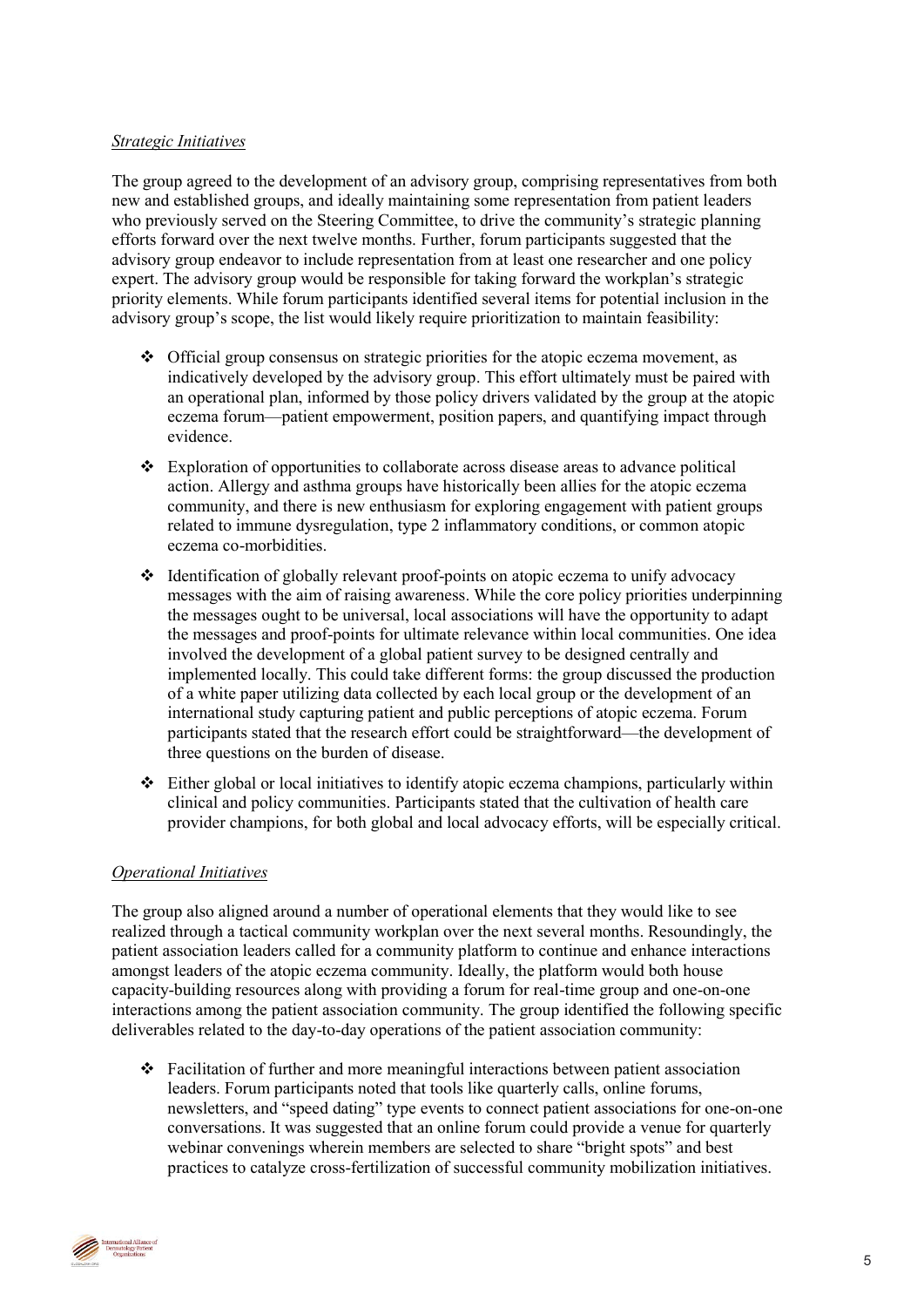- ❖ Development of "marketing" materials on common atopic eczema co-morbidities. This is an example of the type of resource where GlobalSkin could facilitate the provision of globally relevant proof-points and messages, and then local associations could augment the materials with national-level statistics and economic arguments.
- ❖ Dissemination of toolkits, best practices, and "how-to" guides on various topics in community mobilization and advocacy. Patient associations, especially those associations that were recently established, expressed a strong interest in further tactical support and guidance. Specific requests included: advocacy collateral, especially videos and photo libraries, case studies, and resources and tools that are specifically tailored for interventions such as school-based awareness initiatives and meetings with government officials. Other patient associations are also interested in "public relations"-type support, wherein an online resource provides recommendations on topics such as branding, online presence, and social media campaign management.
- ❖ Centralized leadership in undertaking outreach to potential global partners such as the International Eczema Council. The International Eczema Council represents a promising partner for future research efforts, as the Council has a global footprint and are focused heavily on research. Patient leaders expressed an interest in identifying ways to collaborate with the Council in the future.

## **STRATEGIC INITIATIVES**

Composition & launch of an advisory group tasked with defining the community's long-term ambitions

Group consensus on strategic priorities for the movement

Exploration of opportunities to collaborate across disease areas to advance political action

Identification of globally relevant proofpoints on atopic eczema to unify advocacy messages, including perception survey

Either global or local initiatives to identify atopic eczema champions, particularly within the clinical and policy communities

## **3** OPERATIONAL INITIATIVES

Facilitation of further and more meaningful interactions between patient association leaders: quarterly calls, online forums, newsletters, shared online resources

Development of "marketing" materials on common atopic eczema co-morbidities

Dissemination of toolkits, best practices, and "how-to" guides on various topics in community mobilization and advocacy

Centralized leadership in undertaking outreach to the International Eczema Council

#### **Next Steps:**

In recognition of the value of convening as a community for two days of networking and conversations, the group prioritized the following action items:

The development of a virtual community forum to facilitate ongoing relationshipbuilding and knowledge-sharing among members of the atopic eczema movement worldwide. Immediate next steps for this effort include: the distribution of a community survey, gauging patient leader interest in different types of online engagement options. Based on community feedback and research, GlobalSkin will launch an online community platform.



6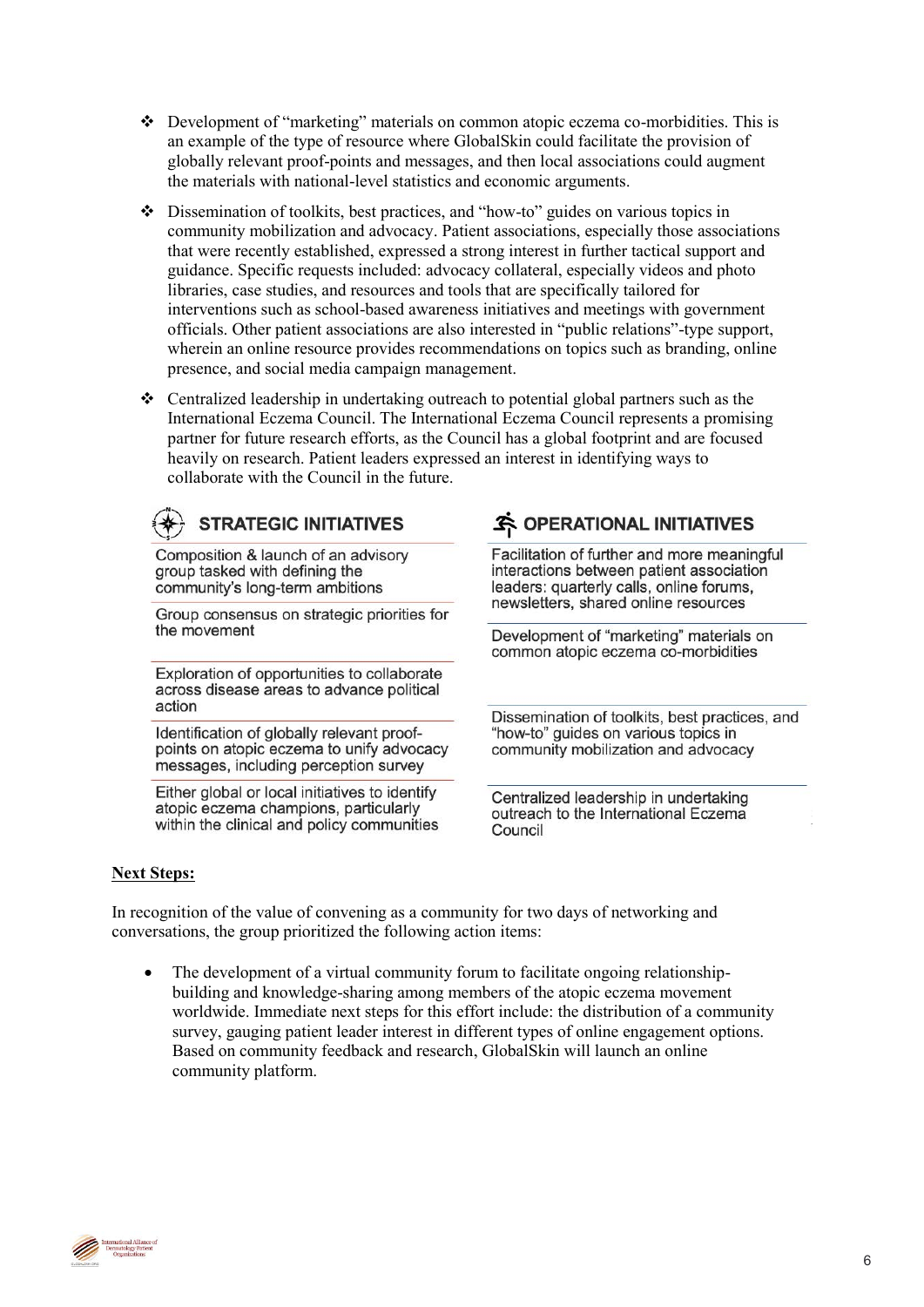- World Atopic Eczema Day on 14 September will be the next major milestone for the atopic eczema community. Patient leaders are encouraged to leverage the [Patient](https://globalskin.org/images/2019/06/20/Consolidated_Atopic_Eczema_Day_Communications_Toolkit_21_June_2019.pdf) [Association Communications Toolkit,](https://globalskin.org/images/2019/06/20/Consolidated_Atopic_Eczema_Day_Communications_Toolkit_21_June_2019.pdf) developed in partnership between GlobalSkin and the European Federation of Allergy and Airways Diseases Patients' Associations, to guide and inform their World Atopic Eczema Day campaign efforts.
- Community Strategy Significant progress was made at the Forum in identifying shared challenges and opportunities for the global atopic eczema community. An Advisory Committee – comprising a diverse set of patient leaders representing patient groups with various levels of maturity – is being established to clearly define a set of measurable short- and long-term objectives for the atopic eczema community. The Advisory Committee will also oversee the development of a community workplan aimed at executing against the established strategic and policy goals identified by forum participants.

#### **Endnote**

We gratefully acknowledge and thank our industry partners for their support of the Atopic Eczema Forum: AbbVie, LEO Pharma, Pfizer and Sanofi Genzyme Regeneron. Thanks as well to in-kind supporter Signify Digital Agency.